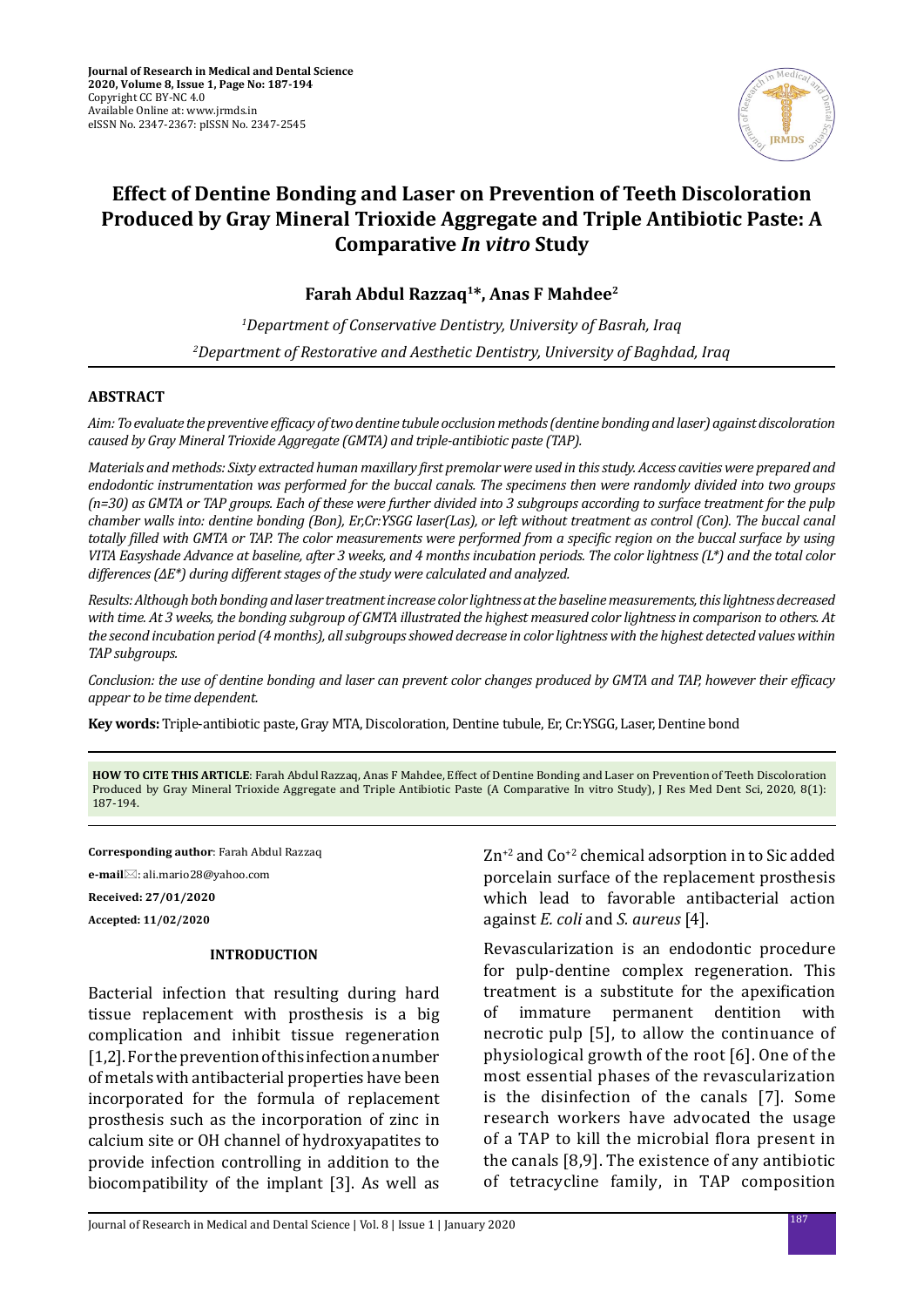adversely affected tooth esthetic causing severe discoloration due to the it's binding to  $ca^{+2}$  by chelation [10].

GMTA is a biocompatible repairing substance with positive sealing and biologic properties. It has been applied in surgical and non-surgical procedures including apical root-end fillings, repair of perforations, direct pulp capping procedures, apexification and revascularization of the pulp [11]. Several studies also reported discoloration after its usage in teeth within aesthetic zone [12,13]. The reason of discoloration created by GMTA related to its contents of metallic ions including  $Bi_2O_3$  [14],  $\text{Al}_2\text{O}_3$ , MgO and Fe<sub>2</sub>O<sub>3</sub> [15,16].

An effort of sealing of the dentinal tubules on the walls of the pulp chamber by the using dentine bonding had been reported as a viable approach to prevent discoloration [7]. In the last decade, dental laser such as Nd: YAG and Er.Cr:YSGG have become a popular choice for the management of DH. Various theories are asserted to describe the impact of laser irradiation on dentine, which including the sealing of dentinal tubule by fluid vaporization, melting and re-solidification [17,18]. There is only one report that recognized that dentine bonding, dentine desensitizing agent and laser can be used as preventive methods for tooth discoloration caused by TAP with short incubation time [19]. However, none of the previous research identifies the effect of these preventive procedures on different tooth discoloring materials and on extended period of incubation. Therefore, the aim of this study was to evaluate the preventive efficacy of two dentin tubule occlusion (dentine bonding and Er,Cr:YSGG laser methods against discoloration caused by GMTA and TAP on different incubation periods.

## **MATERIALS AND METHODS**

Sixty recently extracted human maxillary 1<sup>st</sup> premolar were used. All teeth were disinfected with Thymol 1g/100ml in D.W for 48 hrs. All teeth were examined and selected on the basis of the absence of any defect or abnormality. Each specimen was sectioned using a diamond disk under water cooling to obtain a standardized root length of 10 mm apical to CEJ. The access cavities were opened, and the canals were prepared by SX Protaper gold rotary file (Densply, Maillefer, Switzerland) using endomotor (D-smart I, china) before canal enlarging by peaso reamer #2 (China ) for final shaping. The canals were then irrigated using 3 ml of 5.25% NaOCl, 3 ml of 17% EDTA for 2 min, followed by 5ml of normal saline to simulate clinical irrigation before sealing the apical openings with GIC (Shanghai Rongxiang Dental Material Company, China). A standardized circular composite frame with a 7 mm diameter was created to 1 mm above CEJ on the buccal surface of the crown to standardize the measurement region.

Specimens were randomly allocated to the following three groups (n=20) bonding application (Bon), Er,Cr:YSGG laser application (Las), and no surface treatment (Con). Group Bon: The inner surfaces of pulp chamber were treated with Universal adhesive ( 3M, Germany) according to the following protocol a thin layer of bond was applied by micro brush then air dried for 5 sec then cured with LED (LINGCHEN, china) for 10 sec. This process was repeated for two times for each specimen in this group. Group Las: The inner surfaces of pulp chamber were treated with Er,Cr:YSGG laser (WaterLase, Biolase, USA) by the setting  $(0.5 \text{ W/cm}^2 \text{ power})$ , 20 Hz. frequency, 1% water and 1% air) using side firing tip (Water Lase, Biolase, USA ). This type of tip direct the beam laterally toward the pulp chamber walls at a standardized distance of 1mm by using an endodontic stopper, and for 2 min of emission. Group con: No surface treatment was applied to this group (control). After that the application of freshly mixture of either GMTA or TAP was placed immediately within the whole canal space.

The TAP prepared by mixing of (one scope which equal to 0.12 g of each of the following: tetracycline, metronidazole and ciprofloxacin) with D.W in (3:1) P/L ratio, and the mixture was immediately placed in the canals by a disposable syringe with intracanal application tip. The GMTA was freshly mixed according to the manufacturer instruction with D.W, and the wet sand -like mixture were placed in the root canal using MTA applicator (CERKAMED MEDICAL COMPANY, Poland) and adapted by using suitable endodontic plugger. After which the access cavity was sealed with temporary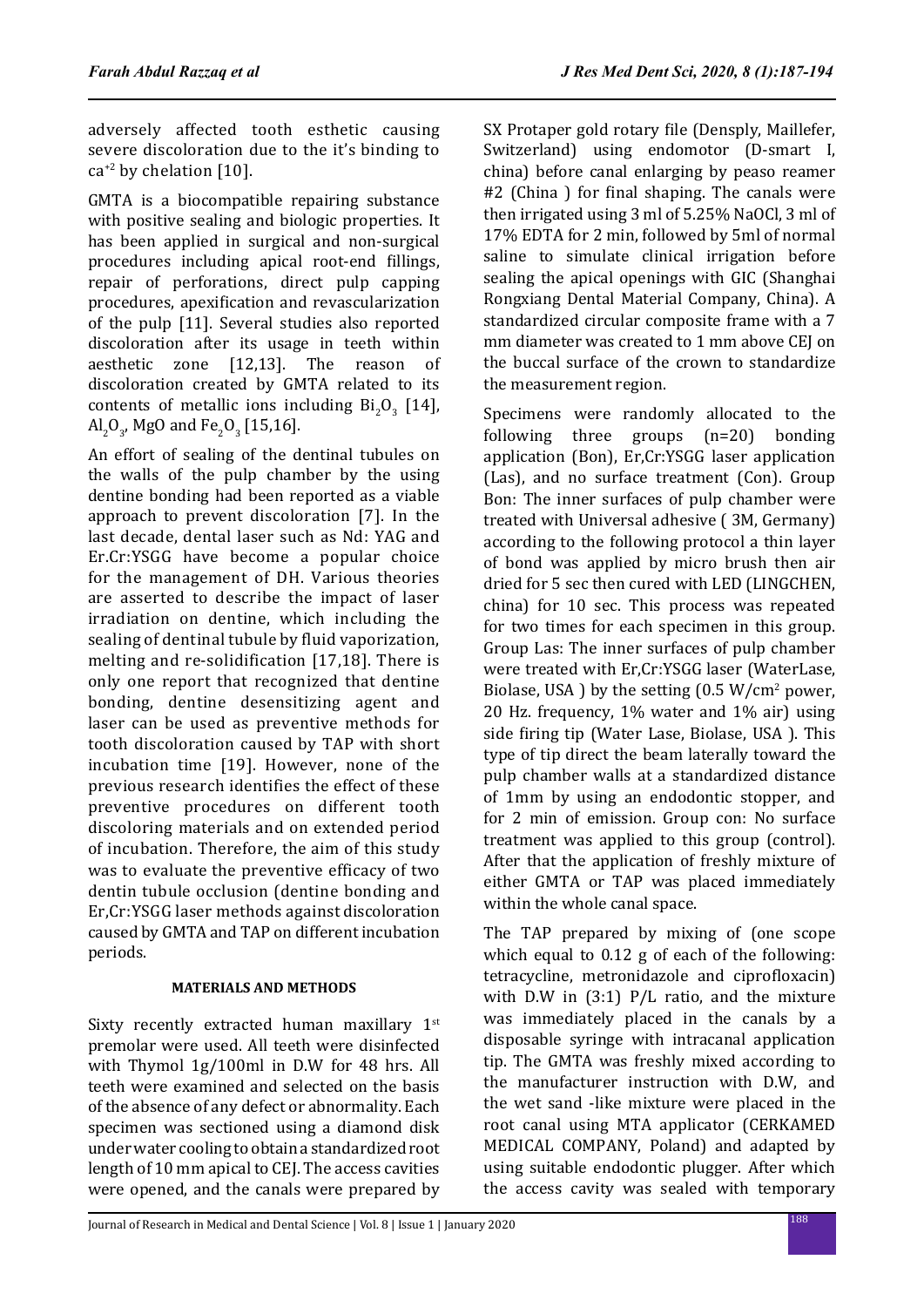restoration (Cavimed, MODERN MEDICAL EQUIPMENT LLC.).

Color first measurement (baseline) by using VITA Easy Shade Advance spectrophotometer (Vident, Germany). This measurement was repeated for each sample after (3 weaksk) and (4 months) incubation period, Since the revisualization procedure require bacterial free environment, at the period of tissue regeneration, this need to placement of the disinfecting material for several weeks [20], and (4 months) incubation period to investigate more discoloration effect of the used materials by increased period of incubation. After each measurement samples were incubated humidifier at 37 $\degree$ C.

The spectrophotometer recorded the measurements using the CIE Lab system (Commission International de L'Eclairage, Vienna, Austria) recording 3 color parameters  $(L^*, a^*$  and b<sup>\*</sup>).  $\Delta E^*$  was also calculated which represented the distance difference between the first and second colors measurements. Therefore, ΔE1 and ΔE2 were calculated for each group according to the following formula [21].

 $\Delta E = [(L_1 - L_0)^2 + (a_1 - a_0)^2 + (b_1 - b_0)^2]1/2$ 

The recorded data were statistically analyzed by parametric statistical tests. ANOVA for repetitive measures was used to compare statistical among baseline, 3 weeks and 4 months records for lightness (L\* ) at confident level (95%) and p≤0.05. If this test showed statistical significance, further and bonferroni corrections comparisons between groups were performed using Bonferroni test. While, paired t-test were

used to statistical comparisons between ΔE1 and ΔE2 for the respective measurements. ANOVA and Bonferroni test were also used to compare between Con, Bon, and Las subgroups at different time interval measurements of color lightness  $(L<sub>o</sub>=Baseline, L<sub>1</sub>=3$  weeks, and  $L<sub>2</sub>=4$  months), while unpaired t-test was used to compare between the respective  $\Delta E^*$  values. For statistical comparing between TAP and GMTA groups, the unpaired t-test was used. All computational work was performed using SPSS statistical software (SPSS v20.0; SPSS Inc.).

### **RESULTS**

The lightness measurements (L\* ) for different periods of the study are illustrated in Figure 1. All groups show decrease in color lightness with time. The highest change in color lightness is clearly detected within the second stage measurements (L2) for both GMTA and TAP. For GMTA groups, bonding treatment decrease the effect of GMTA on color lightness. This is clearly apparent in the first stage measurements (L1), which shows the highest lightness value  $(88.6 \pm 2.6)$  and become less after 4 months  $(L2=84.9 \pm 2.7)$ . While, laser treatment shows little effect on maintaining the color lightness for GMTA groups at the different stages of the study. On the other hand, both bonding and laser treatment appear to have undetectable effect on color lightness within TAP groups in comparison to their control group measurements (Figure 1).

The total color change  $(\Delta E^*)$  are represented in Figure 2. In GMTA groups, the highest value for



**Figure 1: Bar chart for the (means ± SD) of lightness measurements at different stages of the study.**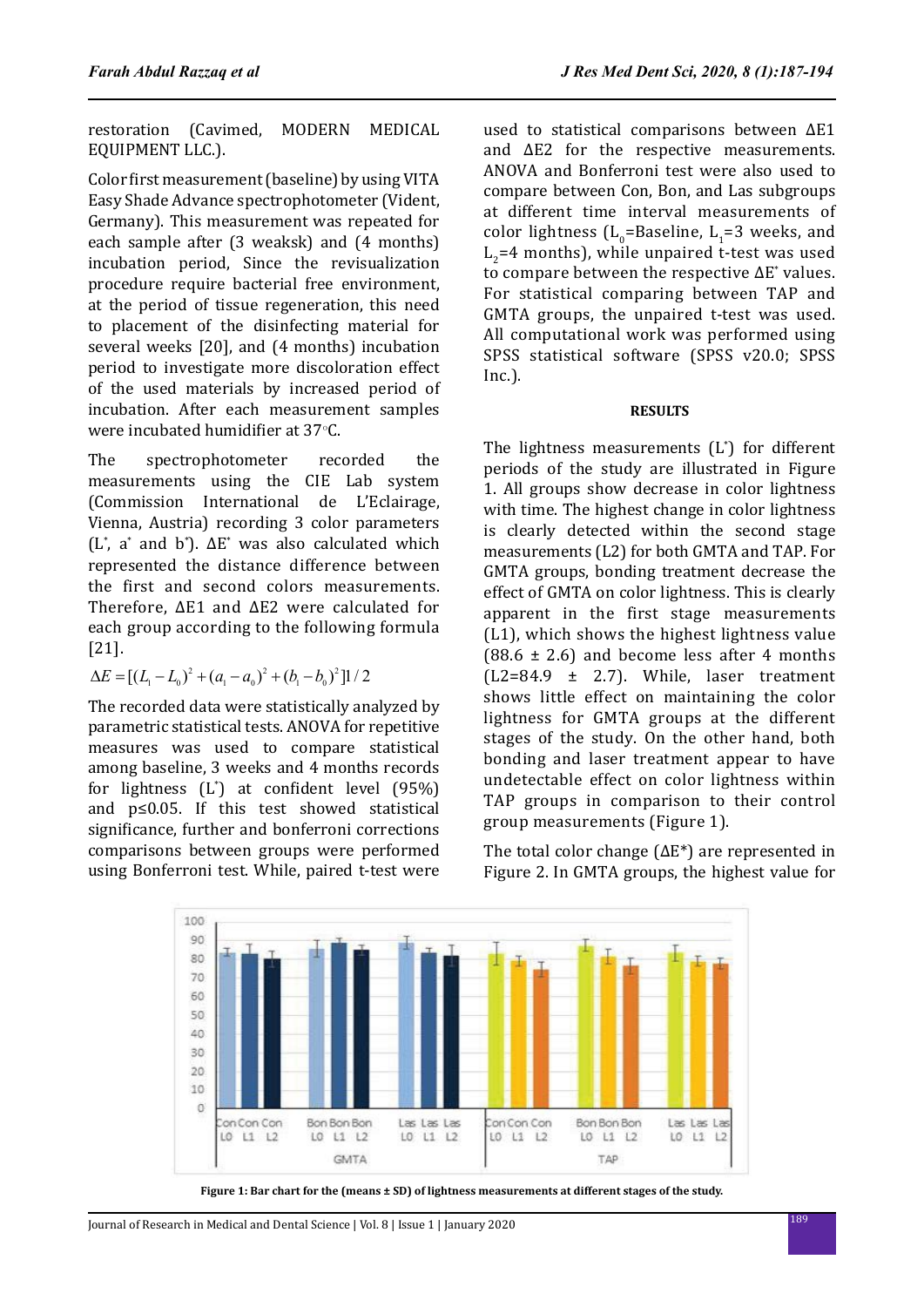

**Figure 2: Means of ΔE\* values which represented the total color difference between the first and second color measurements at different stages of the study.**

ΔE1 is for bonding group followed by laser and control groups (10.3 ± 3.01, 8.5 ± 3.4 and 7.02 ± 2.9 respectively). While the ΔE2 shows the highest value in the laser group  $(12.9 \pm 5.6)$  in comparison to bond  $(8.5 \pm 2.05)$  and control  $(6.7)$ ± 3.9) groups. However, total color changes in the TAP groups show increase in  $ΔE^*$  with time i.e. higher ΔE2 values in comparison to ΔE1. The highest ΔE2 value in TAP was recorded in the bond group  $(12.9 \pm 3.2)$  (Figure 2).

The statistical comparisons L0, L1 and L2 measurements within the same group are shown in (Table 1). ANOVA for repetitive measured test was employed and showed statistical significant difference (p<0.05) between L0, L1, and L2 of all subgroups for both GMTA and TAP. The following Bonferroni shows statistical significant difference (p<0.05) between laser GMTA subgroups only with no statistical difference between control and bond subgroups. On the other hand, TAP subgroups showed statistical significant difference between bond subgroups (p<0.001), and between L0 and L1 for control and laser subgroups (p<0.05).

Another analysis was made between the ΔE\* values within the same subgroup (ΔE1 and ΔE2) by using paired t-test (Table 2). This test shows statistical significant difference (p<0.05) between GMTA Laser subgroup with no statistical significant difference (p>0.05) between GMTA control and bond subgroups. For TAP subgroups, there is statistical significant difference ( $p \le 0.05$ ) between  $\Delta E1$  and  $\Delta E2$  of bond subgroups and no statistical significant difference (p>0.05) for Laser subgroup.

For comparing between control, bond and Laser measurements for lightness  $(L)$  and  $\Delta E$  values within the same group of either GMTA of TAP both ANOVA and Bonferroni tests (Table 3) were used. ANOVA test shows there is statistical significant difference only for the L0, L1 and ΔE2 comparisons of GMTA. Further statistical analysis by Bonferroni test shows statistical significant difference at L0 measurements between control and laser (p=0.01) and at L1 measurements between control and bond subgroups for GMTA (p=.006). Other color lightness measurement including all TAP subgroups show no statistical significant difference (p>0.05).

Another statistical comparisons were made to detect the differences between GMTA and TAP groups by using unpaired t-test for color lightness  $(L^*)$  and total color change  $(\Delta E^*)$ values (Table 4). For lightness values, the baseline measurements (L0) show no statistical significant difference between GMTA and TAP for control and bonding subgroups, while the laser shows statistical significant difference<br>(p=0.005). Larger statistically significant (p=0.005). Larger statistically significant difference between GMTA and TAP are clearly detected in the L1 and L2 measurements with highest significant differences (p<0.001) between bond subgroups. For total color change comparisons  $(\Delta E^*)$  the only detected statistical significant difference was between the bonding subgroups (p=0.03).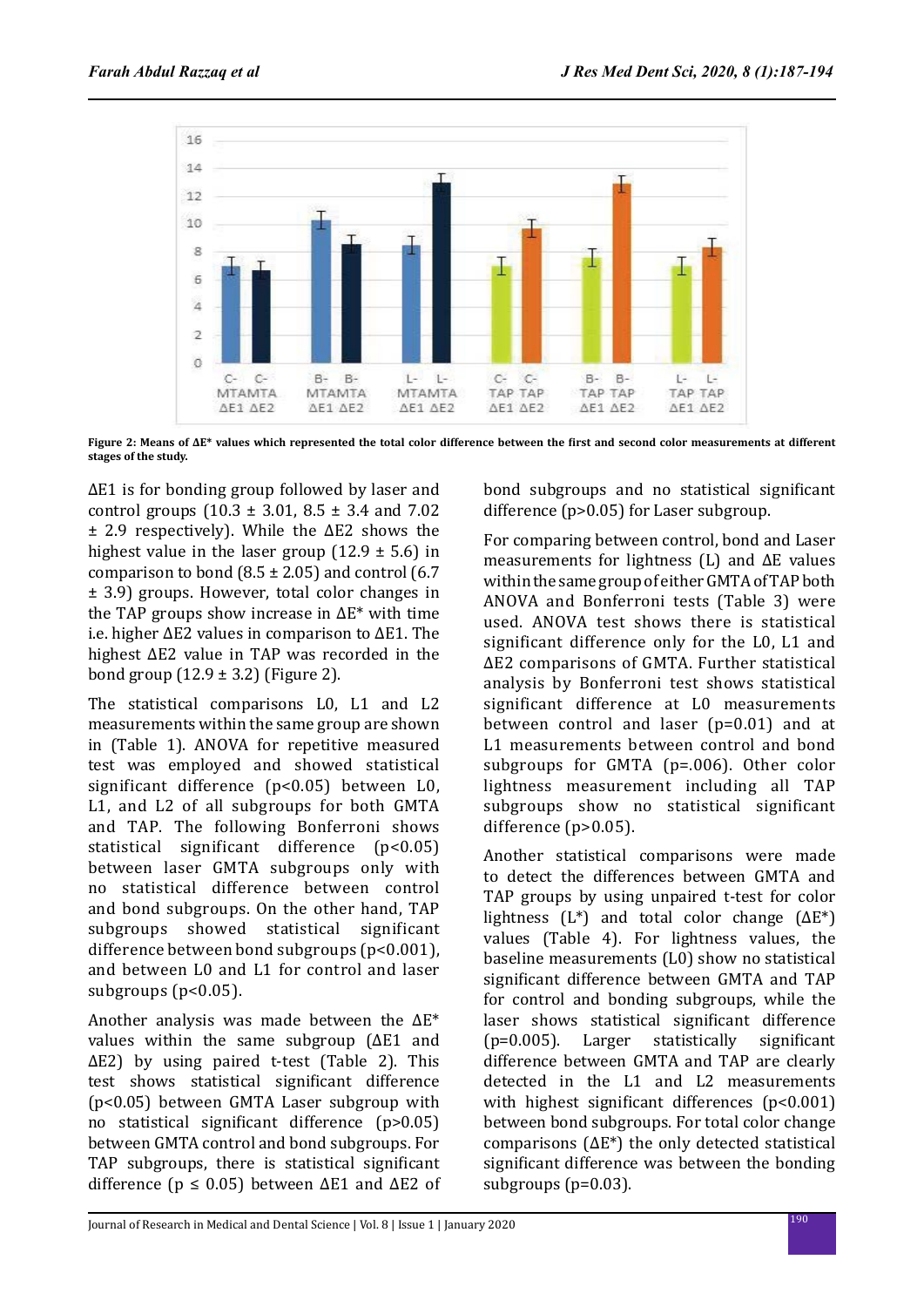|          | ANOVA p-value | <b>Stages</b>                                      | Bonferroni test p-value<br><b>Stages</b> |              |
|----------|---------------|----------------------------------------------------|------------------------------------------|--------------|
| Groups   |               |                                                    |                                          |              |
|          |               |                                                    | L1                                       | L2           |
| Con-GMTA | 0.012         | L <sub>0</sub>                                     | $1.000$ (NS)                             | $0.130$ (NS) |
|          |               | L1                                                 |                                          | 0.017(S)     |
| Bon-GMTA | 0.013         | L <sub>0</sub>                                     | $0.382$ (NS)                             | $0.733$ (NS) |
|          |               | L1                                                 |                                          | 0.029(S)     |
| Las-GMTA | 0.005         | L <sub>0</sub>                                     | 0.003(S)                                 | 0.005(S)     |
|          |               | L1                                                 |                                          | $0.478$ (NS) |
| Con-TAP  | 0.001         | L <sub>0</sub>                                     | $0.194$ (NS)                             | 0.002(S)     |
|          |               | L1                                                 |                                          | 0.005(S)     |
| Bon-TAP  | $\mathbf 0$   | L <sub>0</sub>                                     | 0(5)                                     | 0(5)         |
|          |               | L1                                                 |                                          | $0.041$ (NS) |
| Las-TAP  | 0.037         | L <sub>0</sub>                                     | $0.077$ (NS)                             | 0.024(S)     |
|          |               | L1                                                 |                                          | 0.597(S)     |
|          |               | There is no statistical significant when p>0.05    |                                          |              |
|          |               | There is statistical significant when $p \le 0.05$ |                                          |              |

### **Table 1: ANOVA for repetitive measures and Bonferroni test to compare between (L0, L1 and L2) within the same group for both GMTA and TAP.**

#### **Table 2: Paired T-test comparison between ( ΔE1 and ΔE2) for all subgroups of GMTA and TAP (the non-significant p values are not displayed).**

| Groups      | <b>Subgroups of GMTA</b>                           | p-value  |
|-------------|----------------------------------------------------|----------|
| <b>GMTA</b> | Las- $\Delta$ E1 Vs. Las- $\Delta$ E2              | 0.013(5) |
|             | Con- $\Delta$ E1 Vs. Con- $\Delta$ E2              | 0.057(S) |
| <b>TAP</b>  | Bon-ΔE1 Vs. Bon-Δ E2                               | 0.006(5) |
|             | There is no statistical significant when p>0.05    |          |
|             | There is statistical significant when $p \le 0.05$ |          |

#### **Table 3: ANOVA and Bonferroni test to compare between (Con, Bon and Las) of both GMTA and TAP (the non-significant p values are not displayed).**

| <b>Stages</b> | ANOVA p -value | Subgroups                                           | <b>Bonferroni test</b><br>Subgroups |              |
|---------------|----------------|-----------------------------------------------------|-------------------------------------|--------------|
|               |                |                                                     |                                     |              |
|               |                |                                                     |                                     | 0.012        |
| GMTA-L0       | Bon            |                                                     | 0.228(NS)                           |              |
| GMTA-L1       | 0.003          | Con                                                 | 0.006(S)                            | 1.000(NS)    |
|               |                | Bon                                                 |                                     | 0.011(S)     |
|               | 0.007          | Con                                                 | 0.579(NS)                           | 0.006(S)     |
| GMTA- ΔE2     |                | Bon                                                 |                                     | $0.061$ (NS) |
|               |                | There is no statistical significant when $p > 0.05$ |                                     |              |
|               |                | There is statistical significant when $p \le 0.05$  |                                     |              |

#### **Table 4: Unpaired T-test to compare the color lightness values of GMTA Vs. TAP at different stages of study (the non-significant p values are not displayed).**

| <b>Stages</b>  | Subgroups                                          | P-value     |
|----------------|----------------------------------------------------|-------------|
| LO             | Las-GMTA Vs. Las-TAP                               | 0.005       |
|                | Con-GMTA Vs. Con-TAP                               | 0.031       |
| L1             | Bon-GMTA Vs. Bon-TAP                               | 0           |
|                | Las-GMTA Vs. Las-TAP                               | 0.001       |
|                | Con-GMTA Vs. Con-TAP                               | 0.006       |
| L <sub>2</sub> | Bon-GMTA Vs. Bon-TAP                               | $\mathbf 0$ |
|                | Las-GMTA Vs. Las-TAP                               | 0.039       |
| $\Delta E1$    | Bon-GMTA Vs. Bon-TAP                               | 0.038       |
|                | Bon-GMTA Vs. Bon-TAP                               | 0.002       |
| $\Delta$ E2    | Las-GMTA Vs. Las-TAP                               | 0.047       |
|                | There is no statistical significant when p>0.05    |             |
|                | There is statistical significant when $p \le 0.05$ |             |

### **DISCUSSION**

The results of this study confirmed those of preceding studies displaying that TAP and GMTA

stained the teeth that underwent managements by them [10,14]. If crown discoloration occurs, treatment by intercoronal bleaching can be performed [22]. Although internal bleaching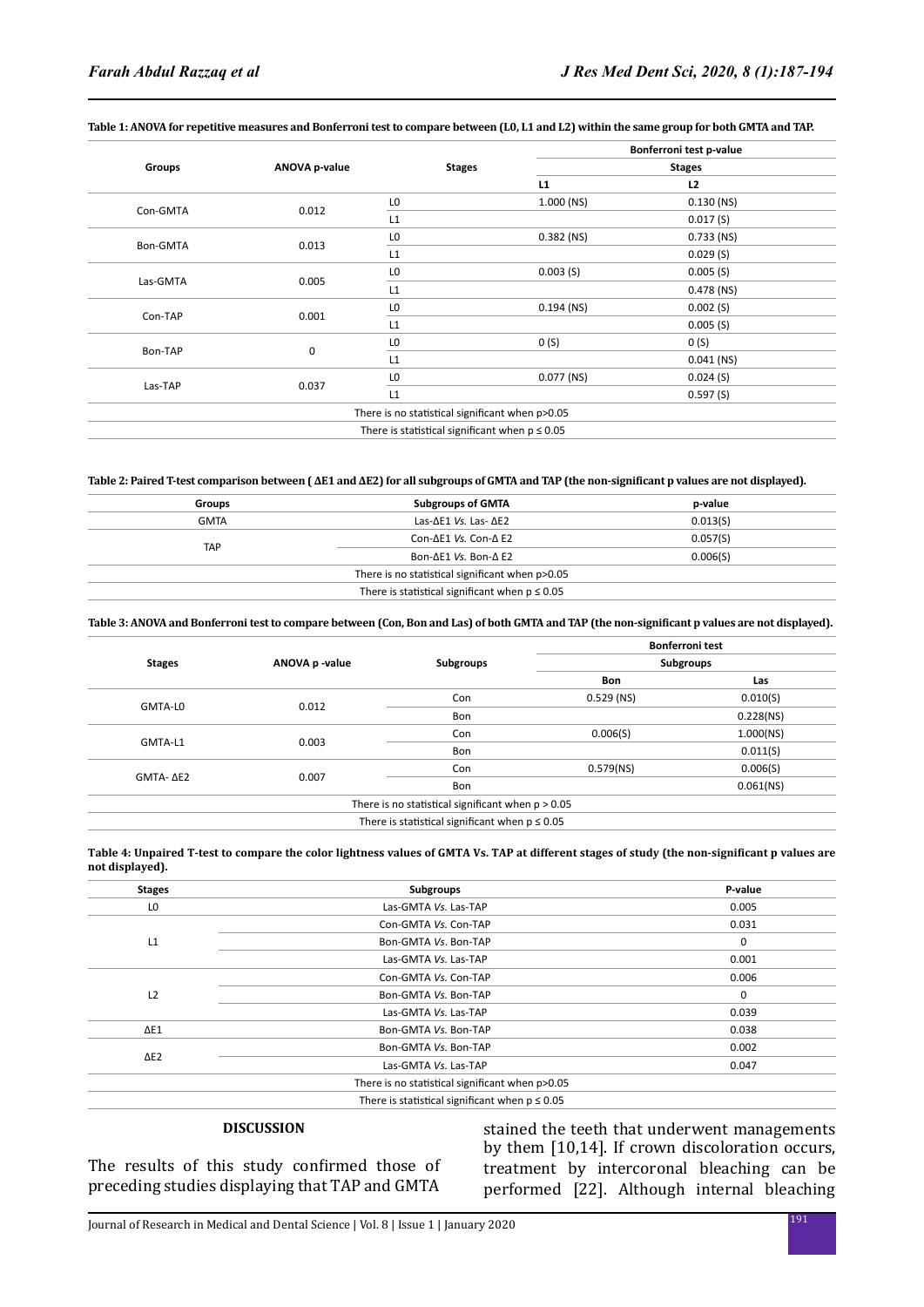is a reliable method, it can sometimes lead to undesirable consequences such as root resorption. Severe discoloration requires additional bleaching, thus increasing the cost, time, and complications [23].

The modified procedure presented in this study is designed to avoid unwanted crown discoloration. This method is a noninvasive, easy, basic and cost-effective. Our study showed that dentin tubule occlusion methods had a preventive effect against the discoloration caused by TAP and GMTA. All dentin tubule occlusion methods are intended to mechanically seal the dentin tubules [24], thus preventing tetracycline and GMTA from entering the tubules. In addition, none of the previous studies used different discoloring materials with different prevention technique and on an extended period of time. Therefore, this study was conducted to evaluate the effect of Dentin bonding and Er:Cr:YSSG laser (Waterlase) as preventive treatment for discoloration caused by GMTA and TAP. In some studies, all procedures were performed from the apical aspect to avoid disruption of the intact crown and to prevent coronal microleakage [25,26], which did not imitate the clinical procedure. In the present study, all procedures were approached from the coronal aspect to simulate the clinical condition.

Color measurement was performed using VITA Easyshade Advance, which measures according to the CIELab system. This system enables the determination of color according to the internationally adopted ISO standards. The values of L\* (lightness) were detected which indicates the darkening and lightening patterns were the ones of the biggest concern [27]. According to the condition of this study, and in comparison to the control groups, the bond and laser samples of GMTA showed higher lightness values during the baseline measurements. This was clearly illustrated within laser subgroup which reflects the whiting action of laser that may occur immediately after use. This could be due to the water vaporization action of laser that may lead to this opaque appearance [28]. After the first incubation period the bond subgroup of GMTA gave the highest lightness value among all tested groups. This can be explained that the application of 2 layers of dentin bonding was not only occluding the dentinal tubules and preventing the discoloration effect of GMTA, but it also may cause some sort of tooth whiting effect. The explanation for this is still unknown, but it could be due to the effect of these two layers of bonding material on the light reflection and refraction within the measured specimens, which may give this lighter pattern. This agreed with Akbari, et al. [16] who concluded that application of two layers of dentine bonding before using gray and white MTA may prevent tooth discoloration. Khim, et al [29] also recommended the application of dentin bonding as an additional step before endodontic obturation to seal the dentinal tubules and prevent sealer interactions which may reduce tooth discoloration. Whilst, coronal discoloration caused by GMTA and TAP progressed in a timedependent manner consistent with the previous research [30,31]. The reason for this might be due to the inherent composition of GMTA and TAP, which undergo certain chemical changes leading to discoloration. As the time progresses, further chemical reactions and seepages of discoloration products which may lead to more tooth discoloration. This agreed with the findings of Khim, et al. [29] study who showed that dentine bonding could not prevent coronal discoloration completely, but it could effectively reduce the risk of coronal discoloration caused by root canal sealer remnants. Other studies evaluated the efficacy of dentin bonding in preventing coronal discoloration caused by triple antibiotic paste [32]. On the other hand, the laser subgroups discoloration could be related to the alteration of the optical properties for the lased surface. This possibly due to the laser thermal effect that can induce alterations in the physical and chemical composition [33]. The present study resulted in darker laser specimens when comparing with bond. This may relate to the micro morphological changes reported in the lased dentine surface [34,35]. This possibly produced rough and pitted surface of the lased dentin which may increase in the amount of the GMTA and TAP ruminants in contact with the dentin surface.

The present results also found that the prevention methods had less effect on TAP groups in comparison to GMTA. This could be due to the difference in the composition between the two materials. TAP composed of tetracycline which is able to chelate with the dentin surface calcium [36]. This may produce darker and much difficult tooth discoloration products than the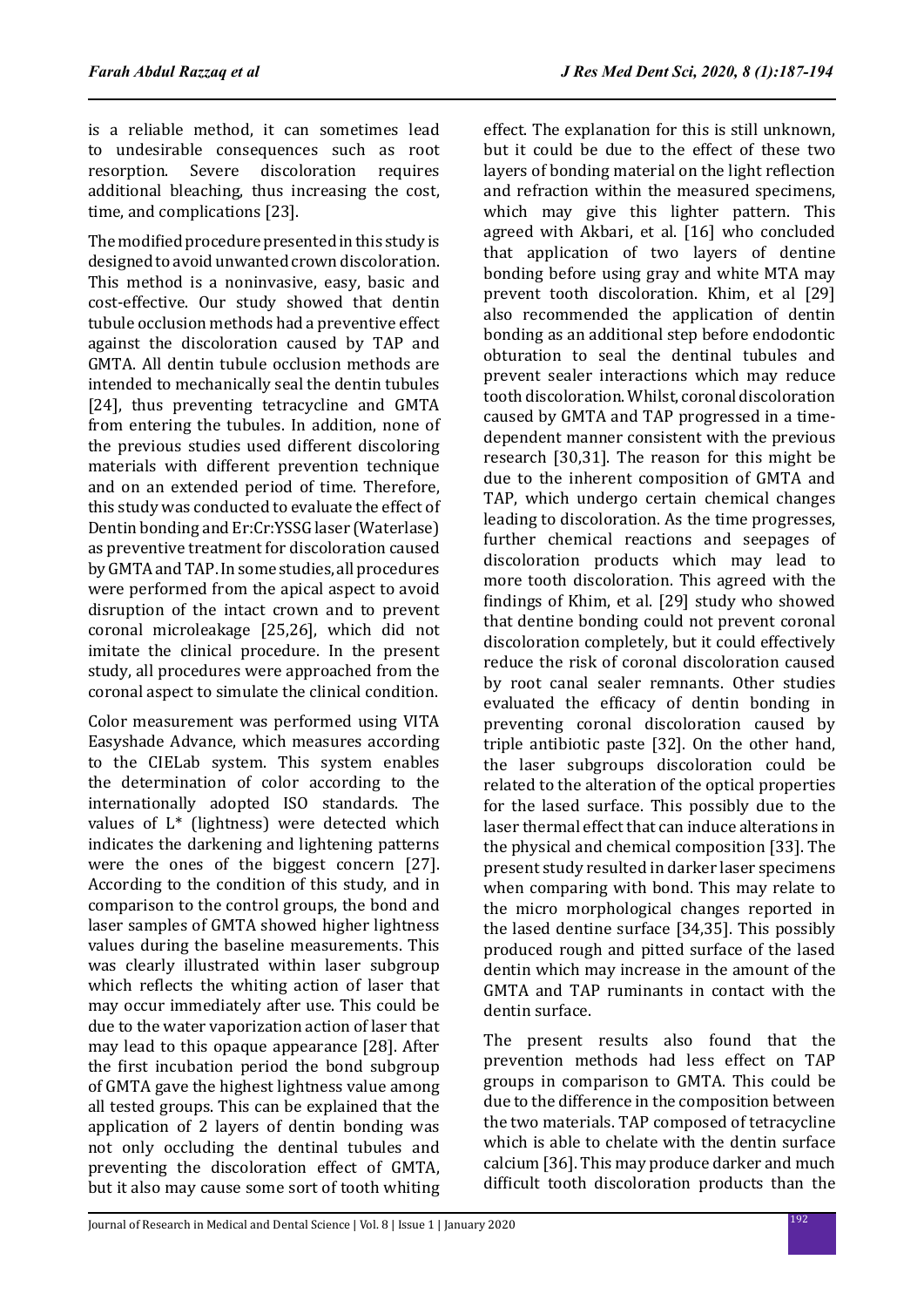main discoloring component of GMTA  $(Bi_2O_3)$ . Also the difference in the mixing consistency and wettability of the fresh mixture between GMTA and TAP could be another cause. Since GMTA workable consistency was a form of wet sand like material, while TAP fresh mixture is creamier and paste like consistency. This may affect the adaptation and manipulation between the two materials and this may affect their discoloration actions.

ΔE\* between the initial and final color measures demonstrates the degree of total color change represented by a numerical value. This means that each parameter presents within ΔE\* equation  $(L^*, a^*$  and  $b^*)$  is basically part of the color change that totally measured in one number. Therefore, ΔE\* could not exactly demonstrate the direction of the color axis on the CIE Lab space [37]. According to the results of this study, the statistical comparisons between ΔE\* recorded significant p values only within TAP groups which showed higher changes in all color parameters including L\*. While the smaller color differences which recorded statistical significance within L\* values in the GMTA groups were not detected by ΔE. Additionally, most of the previous studies detecting color changes for external discoloring materials were using the ΔE values in their statistical comparisons [38,39]. While, other studies that detected color changes caused by internal discoloring materials such as pulp treatment materials were much focused on the  $L^*$  values in addition to  $\Delta E$  values [40]. This possibly due to that the external discoloring material could cause faster and severer changes in the CIE Lab parameters detected by the spectrophotometer. On the other hand, the internal discoloring materials could take longer time to be detected externally by the same device. Therefore, and according to the limitations of this study, the  $L^*$  values rather than  $\Delta E$  has been determined within this study to detect the amount of sample discoloration. In a clinical situation, the effect of the degenerative products from blood cannot be easily excluded from the internal discoloring materials. Moreover, the use of TAP is normally accompanied with GMTA as part revascularization procedure. These can be considered as limitations for the present study, which only used totally blood free samples with only one pulp treatment material.

### **CONCLUSION**

Within the limits of this study, it can be concluded that dentin tubule occlusion methods use within this study have preventive effect against discoloration caused by TAP and GMTA. However this prevention is limited by the type of the discoloring material and the period of incubation. Further studies are required to identify tooth discoloration within clinical situations using several preventive measures.

### **REFERENCES**

- 1. Roy M, Fielding GA, Beyenal H, et al. Mechanical, in vitro antimicrobial, and biological properties of plasmasprayed silver-doped hydroxyapatite coating. ACS Appl Mater Interfaces 2012; 4:1341-1349.
- 2. Darwiche H, Barsoum WK, Klika A, et al. Retrospective analysis of infection rate after early reoperation in total hip arthroplasty. Clin Orthop Related Res 2010; 468:2392-2396.
- 3. Bhattacharjee A, Gupta A, Verma M, et al. Site-specific antibacterial efficacy and cyto/hemo-compatibility of zinc substituted hydroxyapatite. Ceramics Int 2019; 45:12225-12233.
- 4. Bhattacharjee A, Gupta A, Prem Anand M, et al. Adsorption effect of  $\text{Zn}^{2}$  and  $\text{Co}^{2}$  on the antibacterial properties of SiC-porcelain ceramics. Int J Appl Ceramic Tech 2020; 17:327-332.
- 5. Petrino JA, Boda KK, Shambarger S, et al. Challenges in regenerative endodontics: A case series. J Endod 2010; 36:536-541.
- 6. Iwaya SI, Ikawa M, Kubota M. Revascularization of an immature permanent tooth with apical periodontitis and sinus tract. Dent Traumatol 2001; 17:185-187.
- 7. Reynolds K, Johnson J, Cohenca N. Pulp revascularization of necrotic bilateral bicuspids using a modified novel technique to eliminate potential coronal discolouration: A case report. Int Endod J 2009; 42:84-92.
- 8. Tawfik H, Abu‐Seida A, Hashem A, et al. Regenerative potential following revascularization of immature permanent teeth with necrotic pulps. Int Endod J 2013; 46:910-922.
- 9. Bezgin T, Yılmaz A, Celik B, et al. Concentrated platelet‐ rich plasma used in root canal revascularization: 2 case reports. Int Endod J 2014; 47:41-49.
- 10. Kim JH, Kim Y, Shin SJ, et al. Tooth discoloration of immature permanent incisor associated with triple antibiotic therapy: A case report. J Endod 2010; 36:1086-1091.
- 11. Parirokh M, Torabinejad M. Mineral trioxide aggregate: A comprehensive literature review—part III: Clinical applications, drawbacks, and mechanism of action. J Endod 2010; 36:400-413.